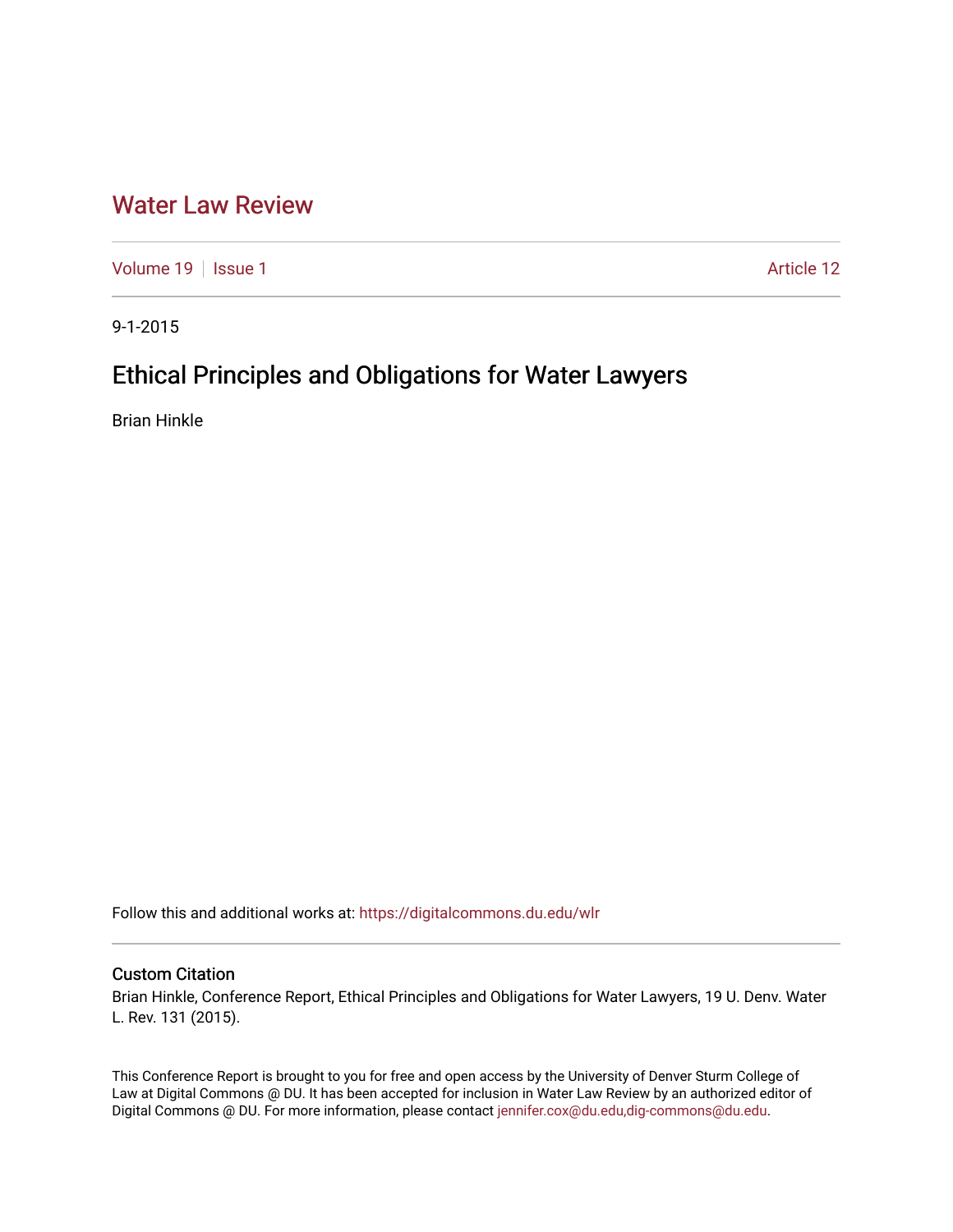Issue **I**

*CONkTIRENCE REP ORTS*

Hobbs discussed came in 1922 with the Colorado River Compact. The deal divided the waters of the Colorado between the seven states laying claim to its waters. Specifically, the compact divided the water between the Upper Basin and the Lower Basin, allocating 75 million acre-feet to the Lower Basin over an averaged ten-year period, 1.5 million acre-feet to Mexico, and the rest for use by the Upper Basin states. Colorado and the other Upper Basin states subsequently decided how to split up their allotment in 1948 with the Upper Colorado River Compact. Colorado secured fifty-one percent of the Upper Basin allocation. Justice Hobbs noted that in 1922 the states were assuming a yearly flow of more than 16 million acre-feet. The problem, he said, was that this amount overestimated water availability, especially in drought years. In fact, as recently as 1902, there were only 9.5 million acre-feet of water in the basin, something that the Upper Colorado River Compact drafters knew. This deal, therefore paved the way for storage to be an integral part of water in the Westa trend that continues today.

Justice Hobbs concluded his presentation by answering participant questions about the failure of recent water law legislation, including Senate Bill 23 in 2014 and House Bill 1259 earlier this spring. Justice Hobbs closed by saying that he has seen a lot of changes in Colorado water law over the course of his career and that he was excited for the changes that the future generation of professionals working in water might encounter.

*Josh Boissevain*

## **COLORADO** WATER **CONGRESS** WORKSHOP **ON LEGAL ETHICS IN WATER AND ENVIRONMENTAL LAW: ETHICAL PRINCIPLES AND OBLIGATIONS** FOR WATER **LAWYERS**

Denver, Colorado November **16,** 2015

As one portion of its two-part workshop, the Colorado Water Congress hosted a series of presentations concerning the unique interaction between the Colorado Rules of Professional Conduct ("Rules") and situations that often arise in the practice of water law.

Stephen H. Leonhardt, a shareholder at Bums, Figa **&** Will, gave the first presentation. He used James P. Owen's book *Cowboy Ethics: What Wall Street Can Learn from the Code of the West* to guide a water lawyer through various situations that he or she could encounter in practice. Starting with the precept "when you make a promise, keep it," Leonhardt compared the book's discussion of ethics with Rule 1.2's guidance on the attorney-client relationship. He also mentioned that proposed amendments to the Rules address issues surrounding modern technology and social media. In closing, Leonhardt presented the maxim "remember some things aren't for sale" to stress that expert witnesses should be a tool for the water court, not a weapon for one side to wield.

The second speaker was David S. Lipson, an expert in hydrogeology and a professor at the Colorado School of Mines. Lipson frequently appears as an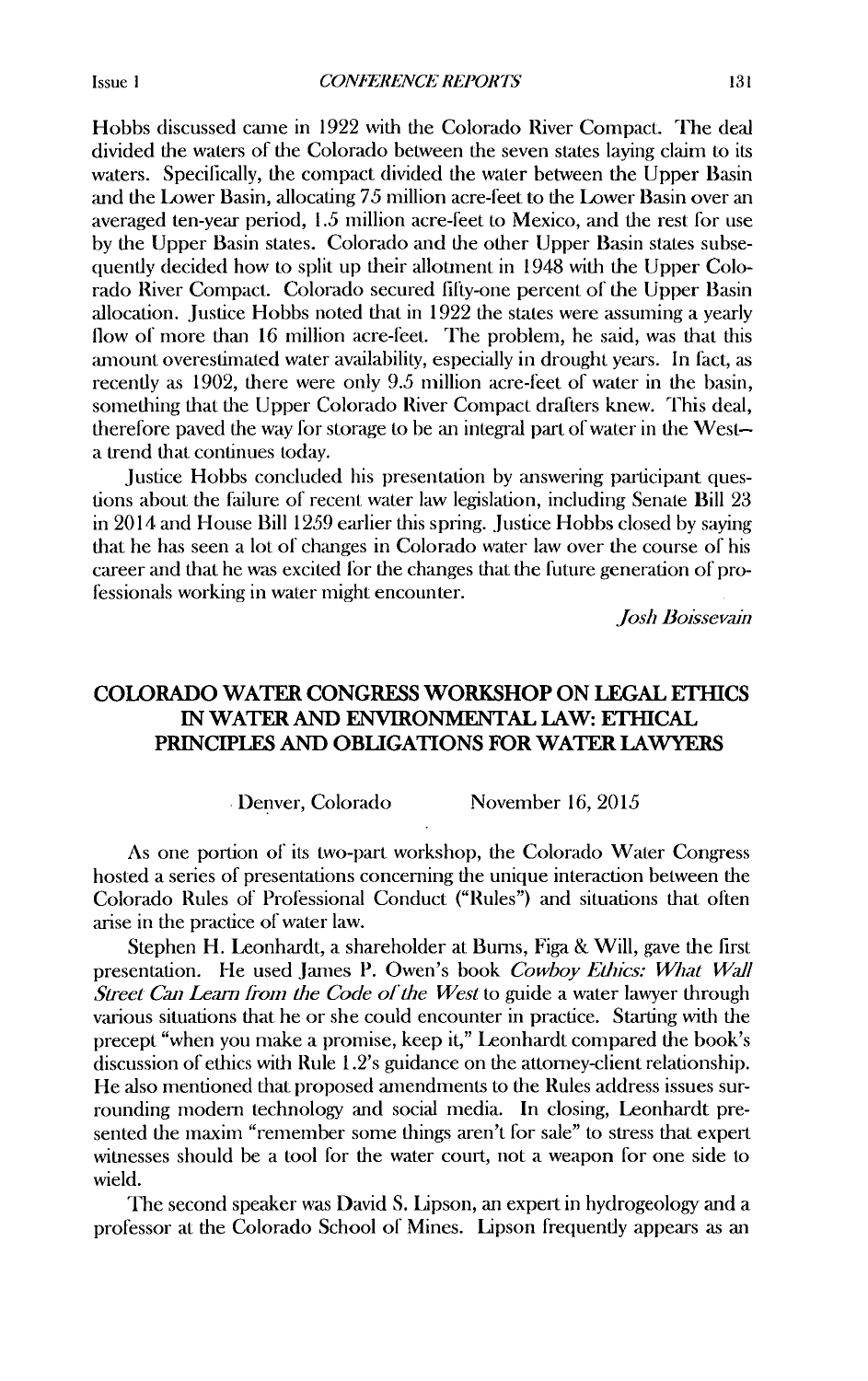expert witness before water courts. He outlined some of the reasons why expert witnesses are important in water law, and clarified their ethical role. He introduced the multidisciplinary nature of water issues, noting that they often require many scientific disciplines working together in order to solve large-scale problems. He cited the recent discharge of mining waste into the Animas River as an example of interdisciplinary cooperation. In dealing with such problems, multiple scientific disciplines must collaborate to diagnose the problems' causes and formulate solutions for cleanup or mitigation. Next, Lipson addressed the ethical guidelines that bind professional expert witnesses: (i) professional engineers' licensing requirements, and (ii) professional societies' voluntary codes of ethics. He went on to explain the limitations that professional societies' codes of professional conduct place on expert witnesses' obligation to advocate for their clients. Lipson closed by emphasizing that experts should advocate for the data or objective facts above all else, while also keeping the public health in mind.

The third speaker was Cynthia F. Covell, co-founder and shareholder at Alperstein & Covell. Her presentation focused on a frequent conflict of interest that arises in water law: when water law practitioners represent organizations and individuals for long periods of time and across different water districts. Covell emphasized that water law practitioners today need to advocate for conflict resolution that allows clients to maintain their longstanding relationships. Covell stressed that "material" conflicts are often hard to define in such a complex area of practice. She also discussed American Bar Association Opinion 93-337 and the "issue" conflicts that arise in water law when a lawyer advocates on two sides of an unsettled legal question. The opinion cautions concern over the lawyer's credibility and that water law appeals go directly to the Colorado Supreme Court. Covell concluded her presentation by asking audience members when they think representation of a former client clearly ends for purposes of the Rules. Multiple practitioners responded to her question by warning of broad initial engagement letters sent to clients, and noting that malpractice insurers recommend sending a closure letter to clients when appropriate.

The workshop ended with a set of hypothetical problems presented by Leonhardt and Covell. These problems addressed the evolution of the Rules surrounding issues of modern technology, including rules currently proposed for adoption, as well as the Colorado Bar Association's Opinion 127: Use of Social Media for Investigative Purposes. The first problem involved a lawyer representing an environmental non-profit organization opposing a real estate developer's plan to build a resort in a beautiful mountain area. The problem discussed the developer's Facebook page and to what extent the lawyer could use information the page contained. Per Opinion 127, a lawyer may always view the public portion of a person's social media page including posts. A lawyer may not request access to a private portion of a social media profile of a person represented by counsel in a matter without first obtaining permission. A lawyer also cannot delegate these tasks to a third party. In communicating through social media, a lawyer must adhere to the same rules that govern traditional communications. Leonhardt and Covell also went through a problem addressing the "issue" conflicts Covell discussed in her earlier presentation. In this problem, a lawyer represents client C in an unsuccessful appeal against K. The lawyer continues to represent C after the appeal. Later, K asks the attorney